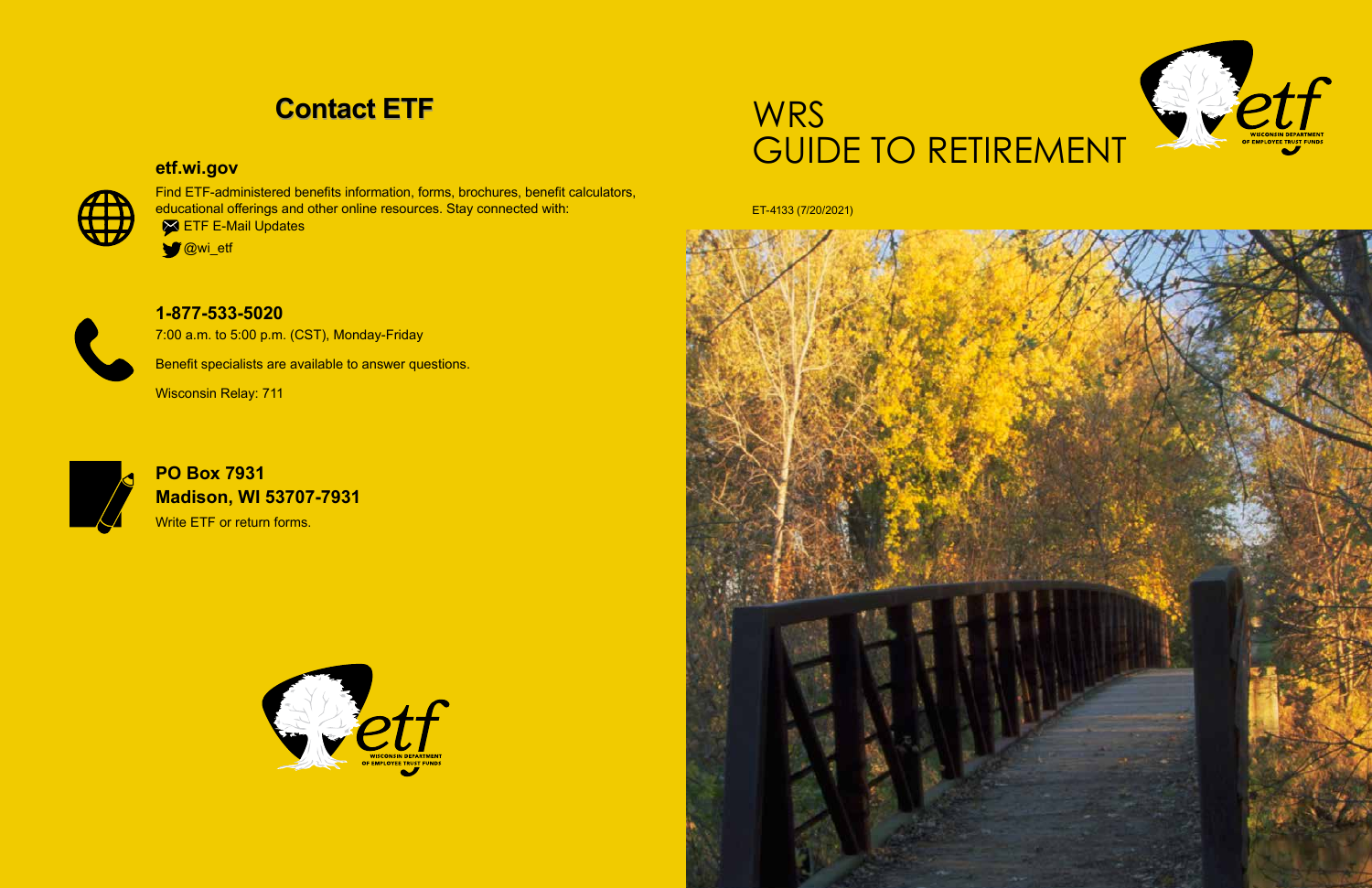# **Table of Contents**

| How to Complete Your Retirement Application 3         |  |
|-------------------------------------------------------|--|
| What to Expect After ETF Receives Your Application  7 |  |
|                                                       |  |
|                                                       |  |
|                                                       |  |

ETF has made every effort to ensure that this brochure is current and accurate. However, changes in the law or processes since the last revision to this brochure may mean that some details are not current. Visit etf.wi.gov to view the most current version of this document. Please contact ETF if you have any questions about a particular topic in this brochure.

ETF complies with applicable federal civil rights laws and does not discriminate on the basis of race, color, national origin, age, disability or sex in the provision of programs, services or employment. For more information please view ETF's *[Nondiscrimination and Language Access](https://etf.wi.gov/resource/nondiscrimination-and-language-access)* (ET-8108) available at [etf.wi.gov](http://etf.wi.gov). To request this information in another format, call 1-877-533-5020 (toll free). We will try to find another way to get the information to you in a usable form.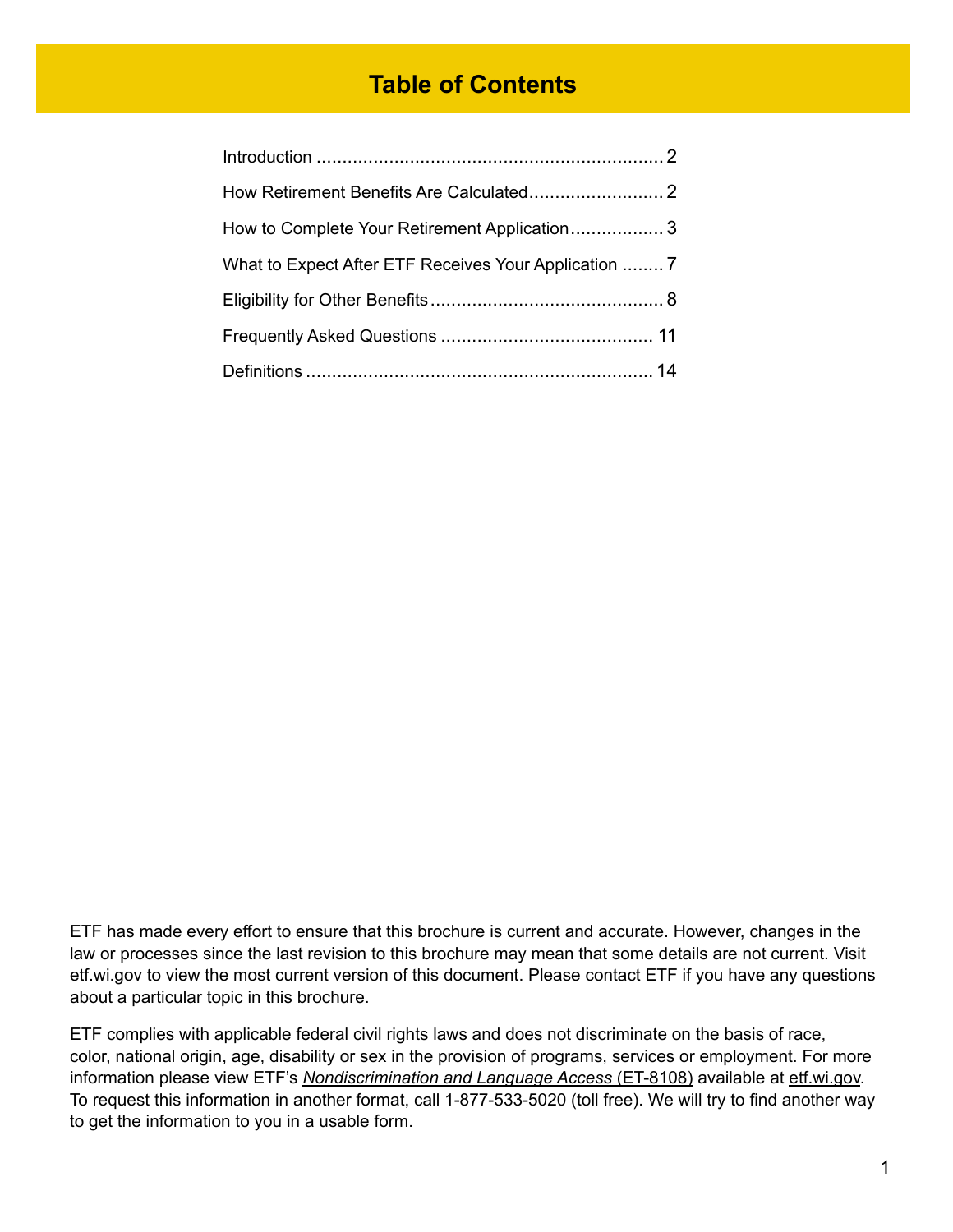# **Introduction**

This brochure can help you complete a retirement application. It also covers general topics and provides answers to questions frequently asked by members who have met with a benefits specialist.

# **How Retirement Benefits Are Calculated**

WRS benefits are calculated using two separate methods:

- The formula method.
- The money purchase method.

ETF calculates your benefit using both methods and automatically pays the higher amount. Under both methods, any gain or loss from Variable Trust Fund participation and any additional contributions made to your account are reflected in the benefit computation.

A **formula** retirement benefit is calculated using:

- Your final average monthly earnings.
- Your total years of creditable service (including military service credits, if applicable).
- The formula multiplier(s) for your service and employment categories.
- Any age reduction factor(s) based on your age at retirement.

A **money purchase** retirement benefit is calculated by multiplying your current total contributions (employee- and employer-required contributions, plus accrued interest) by an actuarial factor based on your age when the annuity begins. Your money purchase balance is reported on your annual *Statement of Benefits*.

For more information about these calculation methods, see the *[Calculating Your Retirement](http://etf.wi.gov/publications/et4107.pdf)  Benefits* [\(ET-4107\)](http://etf.wi.gov/publications/et4107.pdf) brochure.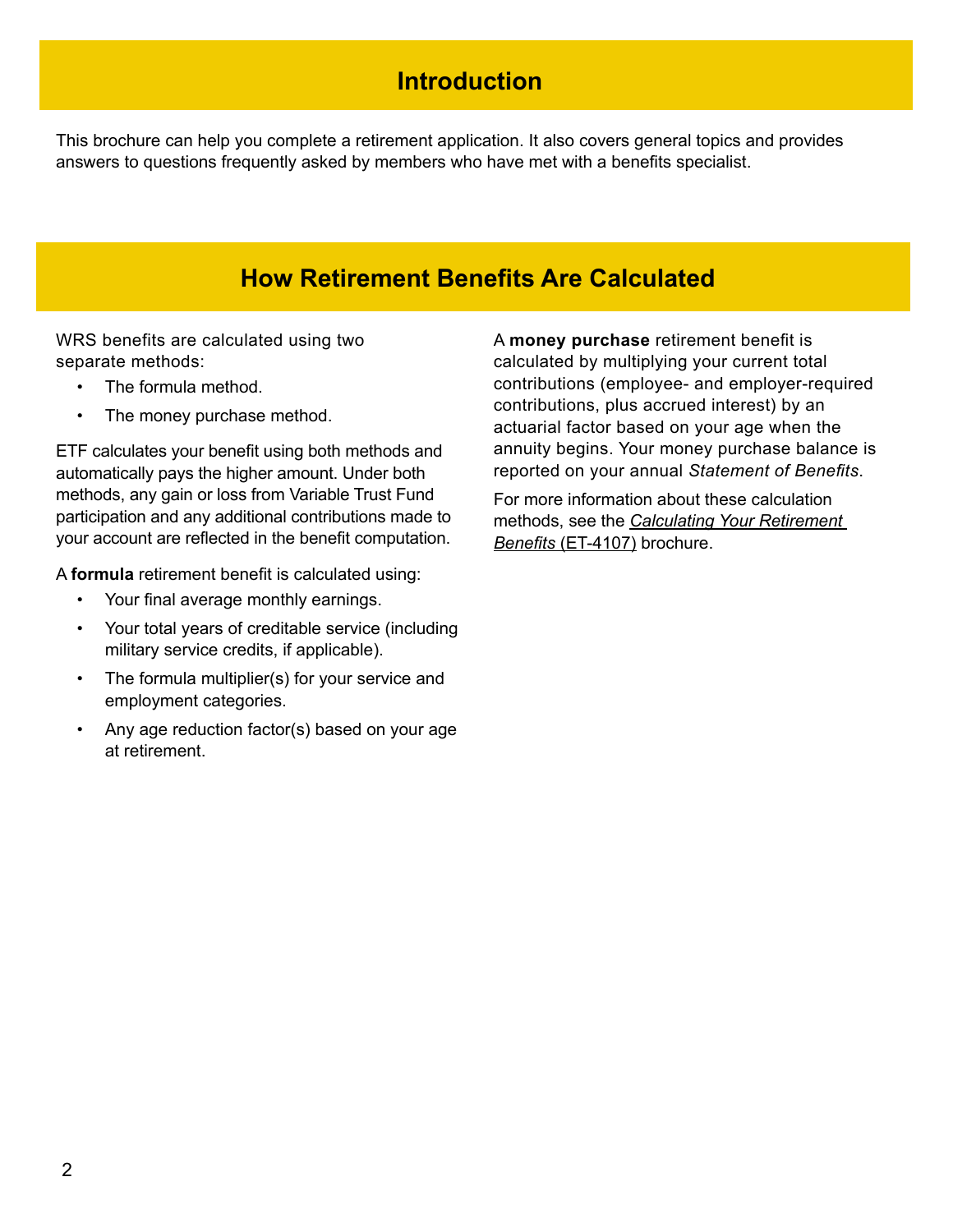# **How to Complete Your Retirement Application**

You may apply for your WRS retirement benefit up to 90 days before your termination date. You can apply for your benefit up to 90 days after your termination date without losing benefits. An application received more than 90 days after termination may result in the loss of some benefits. You will receive any late payments retroactively after the account has been set up on estimated payroll. It takes ETF approximately 60 days to process your *Retirement Benefit Estimate and Application* (ET-4301) and establish your estimated monthly WRS benefit payments.

For more information about the application process, see the *[Applying for Your Retirement Benefit](http://etf.wi.gov/publications/et4106.pdf)* (ET-4106) brochure, available at [etf.wi.gov](http://etf.wi.gov) or from ETF.

## **Step 1: Confirm Personal Information**

Confirm your name, date of birth, Social Security number and address (and the joint survivor's name and date of birth, if applicable). If you see an error, please correct the information on the retirement estimate. If your date of birth or Social Security number are wrong, you may be required to submit legal documentation with the correct information. A birth date error could affect the amount of your monthly annuity benefit.

## **Step 2: Benefit Payment Options**

This is perhaps the most challenging decision of the retirement process. There are pros and cons to weigh among the various options.

#### **Lump-Sum Payment**

Your eligibility for a one-time, lump-sum payment versus a monthly payment depends on the size of your For Annuitant's Life Only benefit. Annual minimum and maximum amounts are determined by the IRS. See the current rates online at [etf.wi.gov](http://etf.wi.gov).

- If your monthly annuity is less than the minimum amount set by the IRS, you are restricted to a one-time, lump-sum payment.
- If your monthly annuity is at or above the minimum amount, but less than the maximum amount set by the IRS, you may

choose between a lump-sum payment or a monthly payment.

If your monthly annuity is greater than the maximum amount set by the IRS, you are not eligible for a lump-sum payment and may only take a monthly payment.

If you are eligible for a lump-sum payment, you may be able to roll the benefit over to a qualified plan. For more information, see the *[Federal](http://etf.wi.gov/publications/et7289.pdf)  [Withholding Requirements and Rollover Options](http://etf.wi.gov/publications/et7289.pdf)* [\(ET-7289\)a](http://etf.wi.gov/publications/et7289.pdf)nd the *Authorization for Direct Rollover* (ET-7355) forms, available from ETF. These two forms only apply if you are eligible for a lump sum and a direct rollover.

If you are only eligible for a lump-sum payment, you may move to step 4; steps 3 and 5 of this process do not apply.

#### **Monthly Payment Options**

Everyone who is eligible for monthly payments has three life annuity options. They are:

- For Annuitant's Life Only.
- Annuitant's Life with 60 Payments Guaranteed.
- Annuitant's Life with 180 Payments Guaranteed.

If you provided ETF with information regarding a qualified joint survivor, you have four Joint and Survivor Annuity options. They are:

- 75% Continued to Your Named Survivor.
- 100% Continued to Your Named Survivor.
- Reduced 25% on Death of Annuitant or Death of Your Named Survivor.
- 100% Continued to Your Named Survivor with 180 Payments Guaranteed.

For a full explanation of these choices, please see the *[Choosing an Annuity Option](http://etf.wi.gov/publications/et4117.pdf)* (ET-4117) brochure, available at [etf.wi.gov](http://etf.wi.gov) or from ETF.

*All monthly annuity options provide you with payments for the rest of your life.* However, the options differ in what happens after you pass away.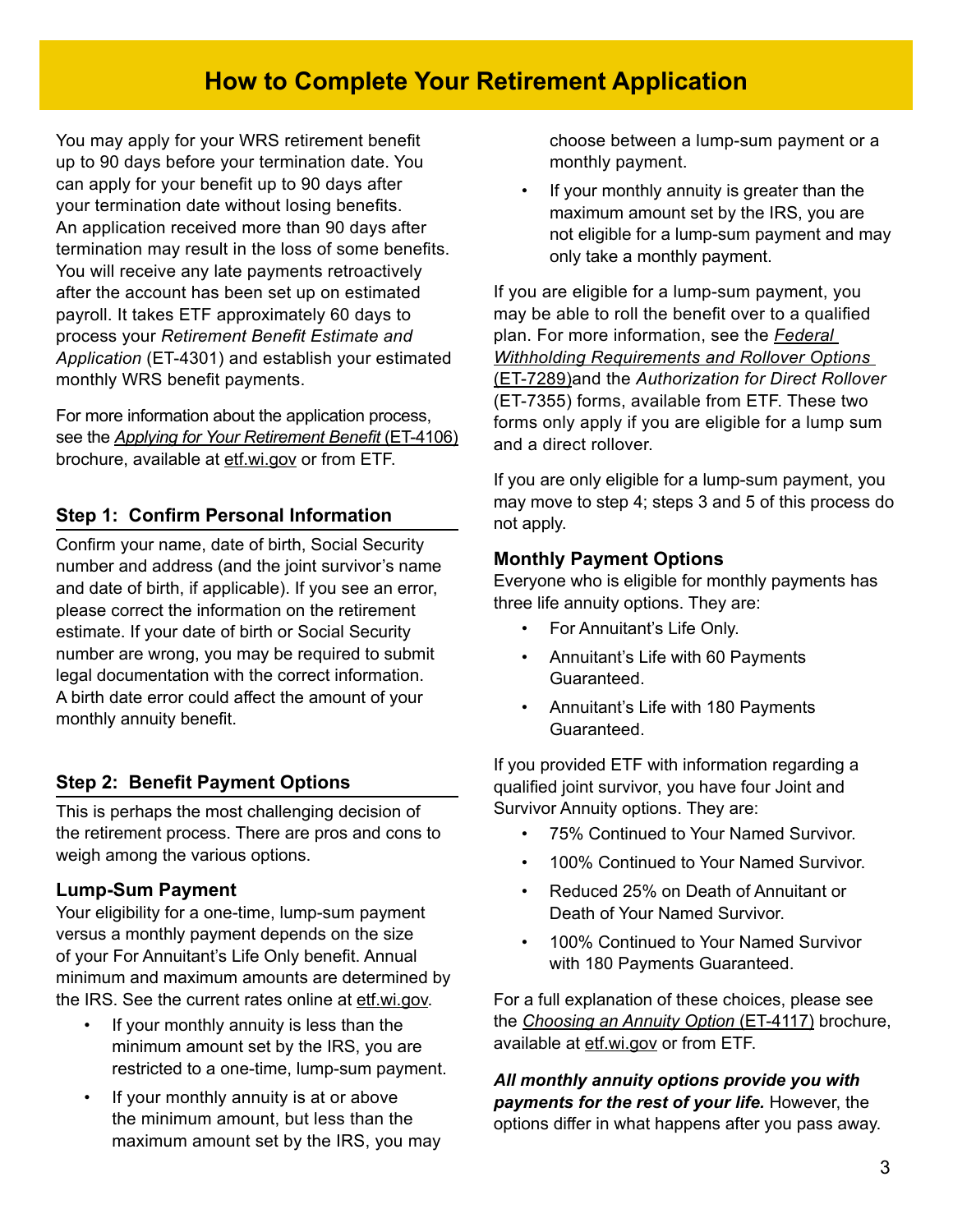# **How to Complete Your Retirement Application**, continued

There are three possible outcomes, depending on the option selected:

- The annuity stops and no death benefit is payable to beneficiary(ies).
- Monthly benefits are paid for a guaranteed period. After your death, any remaining payments will be made to beneficiary(ies).
- A joint and survivor annuity option pays the named survivor as long as they are living.

#### **Beneficiary Versus Named Survivor**

Upon your death, a beneficiary may receive the remaining annuity payments for the guarantee period selected, or a lump-sum payment (if applicable). A named survivor will receive payments for the remainder of their life.

A beneficiary can be changed at any time, while a named survivor cannot be changed. You may name multiple beneficiaries. A beneficiary can be a person, a trust, an estate or organization(s).

You can have only one named survivor. A named survivor can be anyone, but federal restrictions on the age difference between you and your survivor may limit options. By law, your spouse or domestic partner has a right to be a named survivor and must waive that right if you do not select a named survivor.

#### **Accelerated Payments**

If you are eligible for accelerated payments, dollar amounts will appear in two columns next to the regular monthly retirement benefit column. Choosing an accelerated payment means you will get more money while you are younger; then, after you turn age 62, your benefit will decrease. That decrease in benefits at age 62 is permanent and ETF assumes that you will initiate benefits from Social Security at that point. This means the longer you live after age 62, the more it will "cost" you for the temporary acceleration. Essentially, you buy the temporary benefit from your after-age-62 lifetime benefit. For additional information, see the Accelerated Payment Cost Calculator online at [etf.wi.gov](http://etf.wi.gov).

If you are an alternate payee or firefighter interested in receiving accelerated payments, see *[Special Concerns](http://etf.wi.gov/publications/et4932.pdf)  [Related to Accelerated Payment Options](http://etf.wi.gov/publications/et4932.pdf)* (ET-4932).

#### **Additional Contributions**

If additional contributions were made to your account, you will see monthly dollar amounts in the column titled "Employee Additional Contributions Benefit." You will also see amounts printed for some annuity certain periods (defaulted to pay for 24 months, 60 months and 120 months), as well as a lump-sum dollar amount. You may choose to delay payment(s) until a minimum distribution based on your age is required. For more information, see "Am I Subject to a Required Minimum Distribution?" in the *Frequently Asked Questions* section of this brochure.

## **Changing or Canceling Your Option**

You may change your annuity option within 60 days of the date of your first payment. You must request this change in writing. Either submit a *[Retirement](http://etf.wi.gov/publications/et4319.pdf)  [Annuity Option Change Application](http://etf.wi.gov/publications/et4319.pdf)* (ET-4319) form or write a letter expressing your request to ETF.

You may cancel your application for monthly payments if ETF receives your written request no later than the last working day before the 21st of the month in which your first payment is dated. This is 18 to 20 days after your first payment. If you chose a lump-sum payment, ETF must receive your written request no later than the last working day before the date of your payment.

## **Step 3: Joint and Survivor Information (if applicable)**

If you selected a joint and survivor annuity option, complete all of the fields in this section. If your spouse or domestic partner is your named survivor, they do not need to sign the back of the application.

## **Step 4: Direct Deposit Authorization**

Direct deposit is the most secure, reliable and convenient method of receiving payments and is generally the only payment method used by ETF. Annuity payments can be deposited into your checking, savings or money market account at the financial institution of your choice. Provide all the information requested in this section and staple a voided check to your application if you selected to direct deposit into a checking account. If you have any questions or concerns, contact ETF at 1-877-533-5020.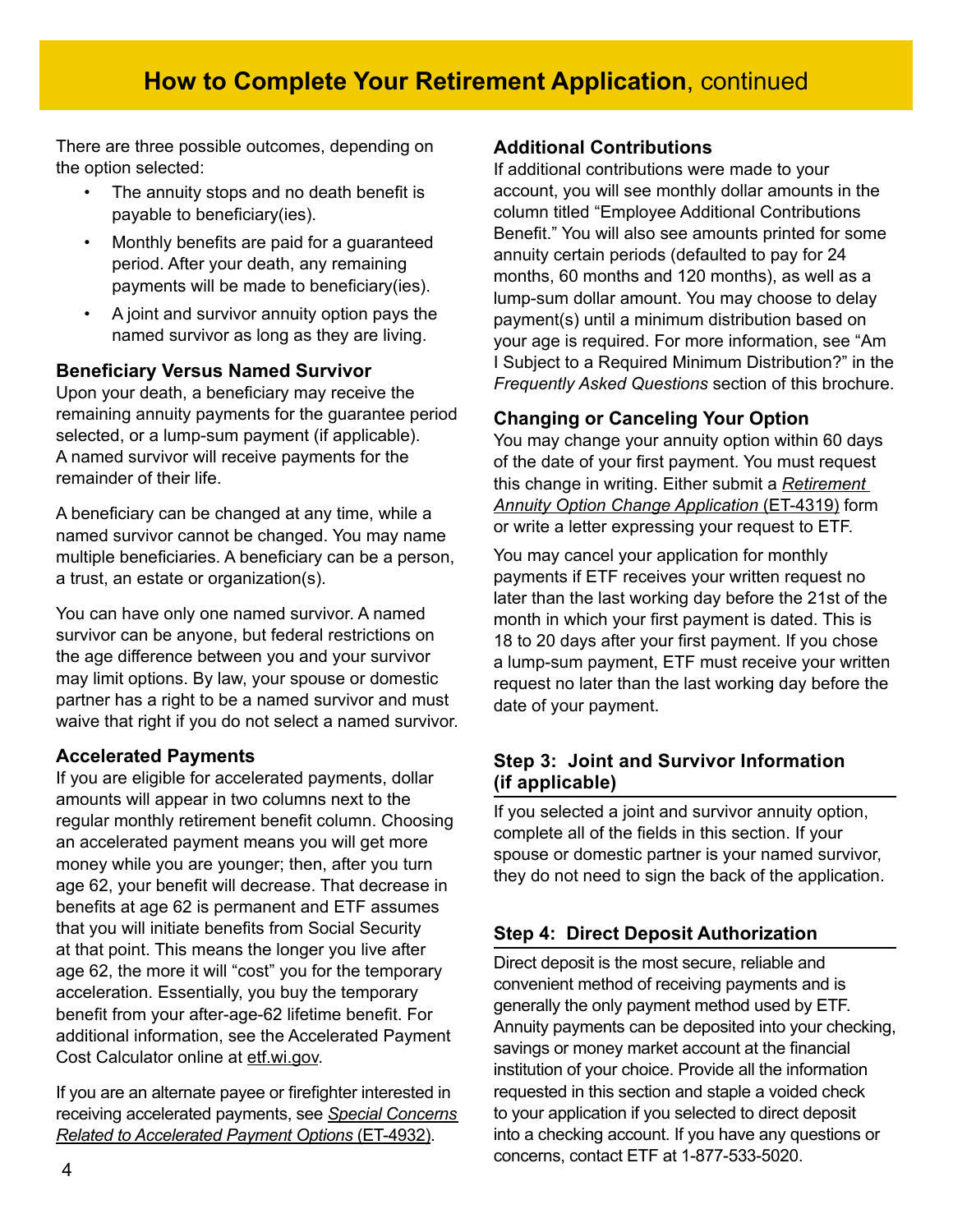# **How to Complete Your Retirement Application**, continued

You may change the direct deposit location at any time. Submit a new, completed *[Direct Deposit](http://etf.wi.gov/publications/et7282.pdf)  [Authorization](http://etf.wi.gov/publications/et7282.pdf)* (ET-7282) form to ETF. Leave your old account open until at least one deposit is received in your new account. Otherwise, your payment will be returned to ETF and may not be paid until the following month.

# **Step 5: Taxability**

This section tells you how much of your monthly annuity payment will *not* be subject to federal taxes. Members who have made post-tax contributions will see a monthly tax exclusion in this section. The remainder of your monthly benefit is taxable. For more information about taxation of annuities you should:

- contact your tax advisor,
- see IRS Publication 575, or
- contact the Wisconsin Department of Revenue or your state's tax agency.

Also see the *[Tax Liability on WRS Benefits](http://etf.wi.gov/publications/et4125.pdf)* (ET-4125) brochure, available at etf.wi.gov or from ETF.

## **Step 6: Income Tax Withholding Election**

Most retirement benefits are subject to federal and state tax (if applicable in your state of residence). You may elect whether or not to have federal tax and Wisconsin state tax withheld from your benefit. If you do not have tax withheld, you are responsible for making any necessary estimated tax payments directly to the taxing authority. Failing to make estimated tax payments may result in tax penalties.

**Federal Tax:** Select a filing status (married or single) and a number of exemptions. Selecting single status will cause a higher amount to be withheld. Selecting a higher number of exemptions will cause a lower amount to be withheld. You may also specify an additional amount to be withheld.

**State Tax:** Select a filing status (married or single) and a number of exemptions. You may also specify an additional amount to be withheld, *or* Wisconsin tax law allows you to set a specific dollar amount for withholding.

ETF cannot advise you what the proper withholding amount is for you. It is best to contact your tax advisor or the IRS for advice regarding proper withholding. You may use the Income Tax Withholding Calculator, available online at [etf.wi.gov](http://etf.wi.gov). Submit a completed *Substitute W-4P Tax Withholding Certificate for Pension or Annuity Payments* [\(ET-4310\) form](http://etf.wi.gov/publications/et4310.pdf) to ETF.

#### **Lump-sum Payment**

If you are eligible for a lump-sum payment, it can either be paid directly to you or rolled over to another qualified plan. Lump-sum payments not rolled over to a qualified plan will have 20% withheld for federal income tax and may be subject to other taxation, such as early withdrawal penalties. If you are younger than 59½, you may be subject to a 10% income tax penalty on early distributions from the WRS (including the amounts withheld for income tax) that are not rolled over. Direct rollovers are not subject to withholding. Please check the box indicating your choice. If you choose a direct rollover, complete the *Authorization for Direct Rollover* (ET-7355) form available from ETF and submit with your retirement application.

For more information, see the *[Tax Liability on](http://etf.wi.gov/publications/et4125.pdf)  [WRS Benefits](http://etf.wi.gov/publications/et4125.pdf)* (ET-4125) brochure and *[Federal](http://etf.wi.gov/publications/et7289.pdf)  [Withholding Requirements and Rollover Options](http://etf.wi.gov/publications/et7289.pdf)* [\(ET-7289\)](http://etf.wi.gov/publications/et7289.pdf) form, available at etf.wi.gov or from ETF.

## **Step 7: Applicant Information**

#### **Termination Date of All WRS Employment**

Your termination date is the last day for which you are paid, or if later, the date on which you terminate from an unpaid leave of absence. Enter your anticipated termination date. *If you are an inactive member and do not recall your termination date, you may leave this blank.*

Depending on your employer's policies, you might be able to use vacation time, personal holiday, Saturday holiday or sabbatical leave to extend your termination date. Or, you may receive a one-time payout from your employer for your unused leave. If you receive a payout from your employer, the employer will withhold taxes from the payment. If you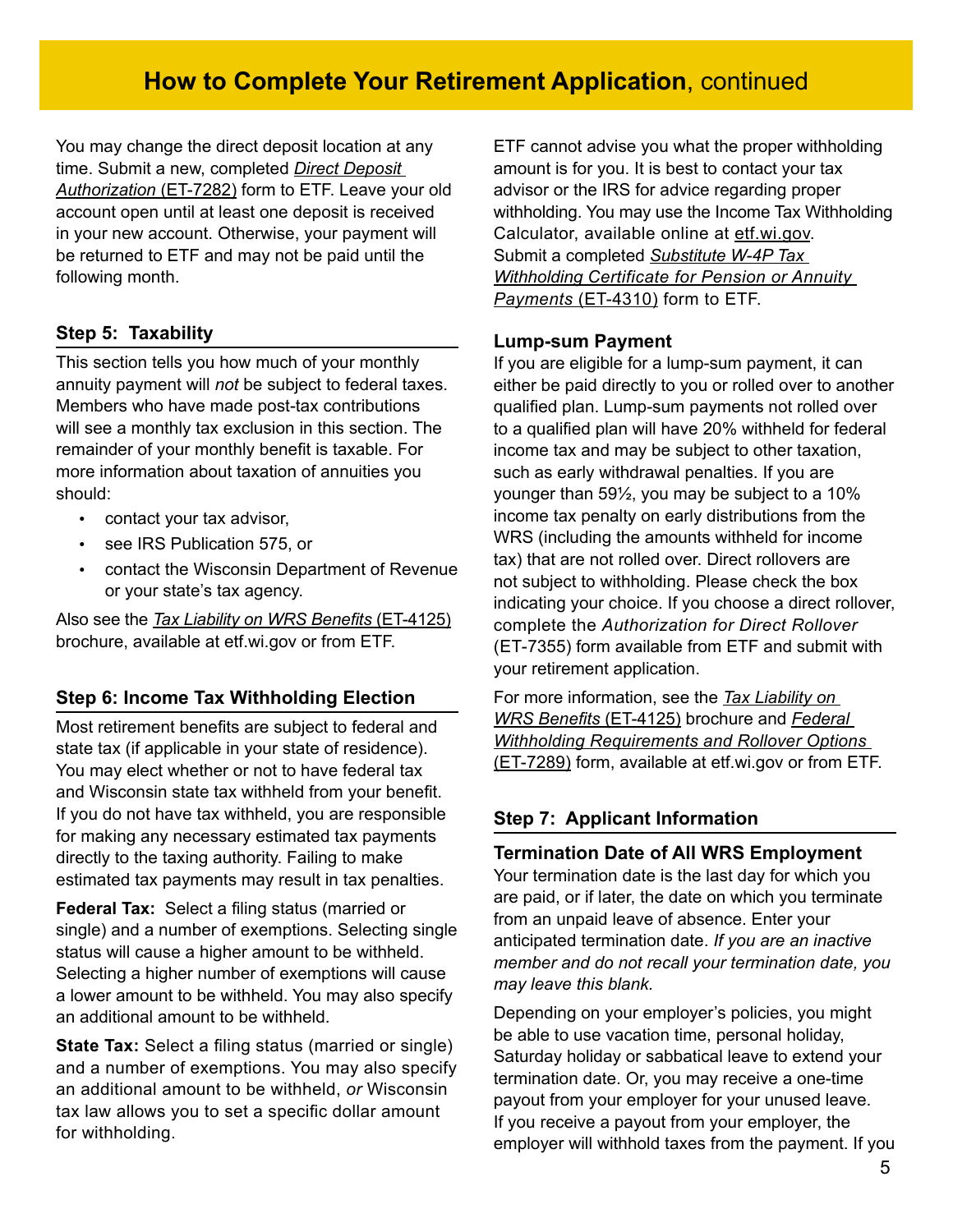# **How to Complete Your Retirement Application**, continued

participate in the Wisconsin Deferred Compensation (WDC) program, you may roll that payment over to the WDC (up to the maximum WDC limits) and avoid withholding until you receive a distribution from WDC. Contact your employer for more information.

#### **Benefit Effective Date**

Select the begin date for your annuity (benefit effective date) by choosing either the earliest possible date or by specifying a later date.

- **• Earliest possible date:** If you are terminating and intend to begin benefits immediately, check this box. Benefits will begin the day after termination. If you terminated in the last 90 days, ETF can back date an annuity effective date up to 90 days.
- **• Specify a later date:** When a member selects an effective date that is something other than the day after they terminated employment, the annuity must begin on the first of a month. The "Specify Later Date" box is used for this purpose.

If a member dies after terminating all WRS service and before beginning a retirement benefit, the death benefit is generally reduced. Beneficiaries will only be eligible for the member's employee-required contributions, additional contributions (if applicable) and accumulated interest. Employer-required contributions are generally not included.

*Caution:* In many cases it is important for benefits to be effective within 30 days of termination. For example, a person may lose eligibility for group life or health insurance administered by ETF if their annuity is not effective within 30 days of termination. An annuity application received within 90 days of termination can still become effective in time to preserve rights to benefits such as health insurance.

## **Step 8: Marital Status**

Check the box indicating your marital status and provide information about your spouse or domestic partner, if relevant. *Even if you provided this earlier in the joint survivor section, please provide it again.*  A spouse or domestic partner must be considered as a named survivor if the couple has been married or in a domestic partnership longer than 12 months. A person can still select an annuity that does not provide a lifetime annuity for their spouse or domestic partner, but the spouse or domestic partner will need to specifically waive their right to this benefit in the application certification section (see step 9).

#### **Domestic Partnership**

Under state law, domestic partners are treated similarly to spouses for some WRS benefits administered by ETF.

Legislative changes made in 2017 modified some of the benefit options previously available to Chapter 40 domestic partners. For additional information about these important changes, see the *[Domestic](https://etf.wi.gov/resource/domestic-partner-benefits)  [Partner Benefits](https://etf.wi.gov/resource/domestic-partner-benefits)* (ET-2166) brochure or the domestic partnership information available at [etf.wi.gov](http://etf.wi.gov) or from ETF.

## **Step 9: Application Certification**

You must sign and date the application. If you have a guardian of the estate or conservator, that person may be required to sign your application instead of you, depending on the powers that the court gave that person. In this case, a copy of the order of guardianship or conservatorship must also be submitted to ETF. A power of attorney may be eligible to sign an application on your behalf depending upon the type of power of attorney. For more information on this, see Chapters 54 and 244, Wis. Stats.

If you have been married or in a domestic partnership for at least one year and do not select a joint survivor option, your spouse or domestic partner must also sign the application, waiving their right to the lifetime benefit that would be provided by a joint and survivor benefit.

## **Step 10: Copy and Submit**

Make a copy of both sides of your completed application and mail the original to ETF.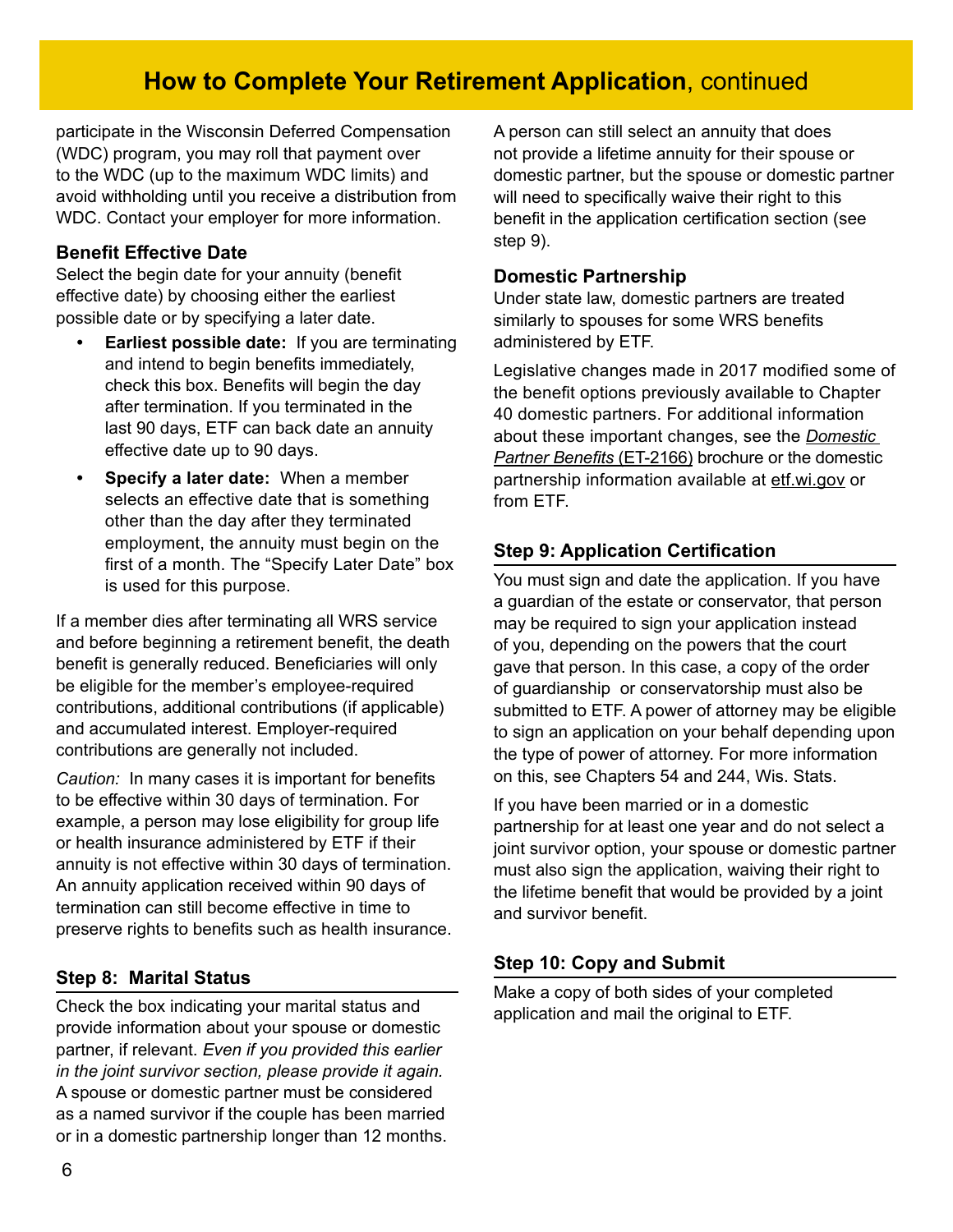# **What to Expect After ETF Receives Your Application**

#### **Acknowledgment**

After ETF processes your application, you will receive an acknowledgment letter titled *Notice to Retirement Applicant* (ET-4414). This form confirms the selections made on your application. Contact ETF as soon as possible if you find any discrepancies.

#### **Annuity Payment Statement**

The week before you get paid for the first time, ETF will send an *Annuity Payment Statement* (ET-7211). The statement shows your first payment amount. After this first statement, ETF will only send a statement if there is a change to your payment amount (e.g., tax withholding changes, annuity adjustments, etc.).

#### **Payments**

Payments are made for the previous month. For example, if you retire on June 1, the first payment is made July 1 for the month of June. If you retire in the middle of the month, your first payment will be prorated based on your termination date. Annuities are direct deposited on the first *business day* of each month.

#### **Final Calculation**

Annuity payments begin based on an estimated payment amount. The amount is estimated because ETF does not always have final information about earnings, service and contributions when a retirement benefit begins.

Between 6 and 12 months after retirement, ETF will send you a *Notice of Final Retirement Annuity Calculation* (ET-4820) form. This is a recalculation of your annuity benefit based on the final information submitted to ETF by your employer. At that time, if your annuity was underestimated, you will receive a lump-sum adjustment for the difference. If your annuity was overestimated, your annuity will be permanently reduced by an amount that results in recovering the overpayment during the life of your annuity (this is a present value offset). If you wish to avoid the permanent reduction, you may send a check to ETF for the overpayment.

#### **Tax Statement (1099-R)**

If you are a U.S. Citizen or a resident alien, ETF will send you a 1099-R statement annually by January 31, providing information necessary to complete your tax return. You do not need to request this information.

The 1099-R will provide:

- The annual gross amount of your benefit payment(s).
- The taxable portion of your WRS distribution(s).
- The total amount withheld for life and health insurance premiums, and federal and Wisconsin state income taxes, if any.

If you have more than one WRS annuity account (for example, you receive an annuity from both your own WRS account and as a beneficiary of another account), you will receive a separate annual 1099-R tax statement for each of your annuity accounts.

It is important that you file copies of all your 1099-R forms with your annual tax returns, if required by the taxing authority. The 1099-R forms will be mailed in separate envelopes and may arrive on different days.

If you are receiving monthly payments in the year in which you turn age 59½, IRS regulations require ETF to provide you with two 1099-R statements for that calendar year. One will reflect the income you received for the time you were under 59½ years of age. The other will reflect the income you received after you turned age 59½.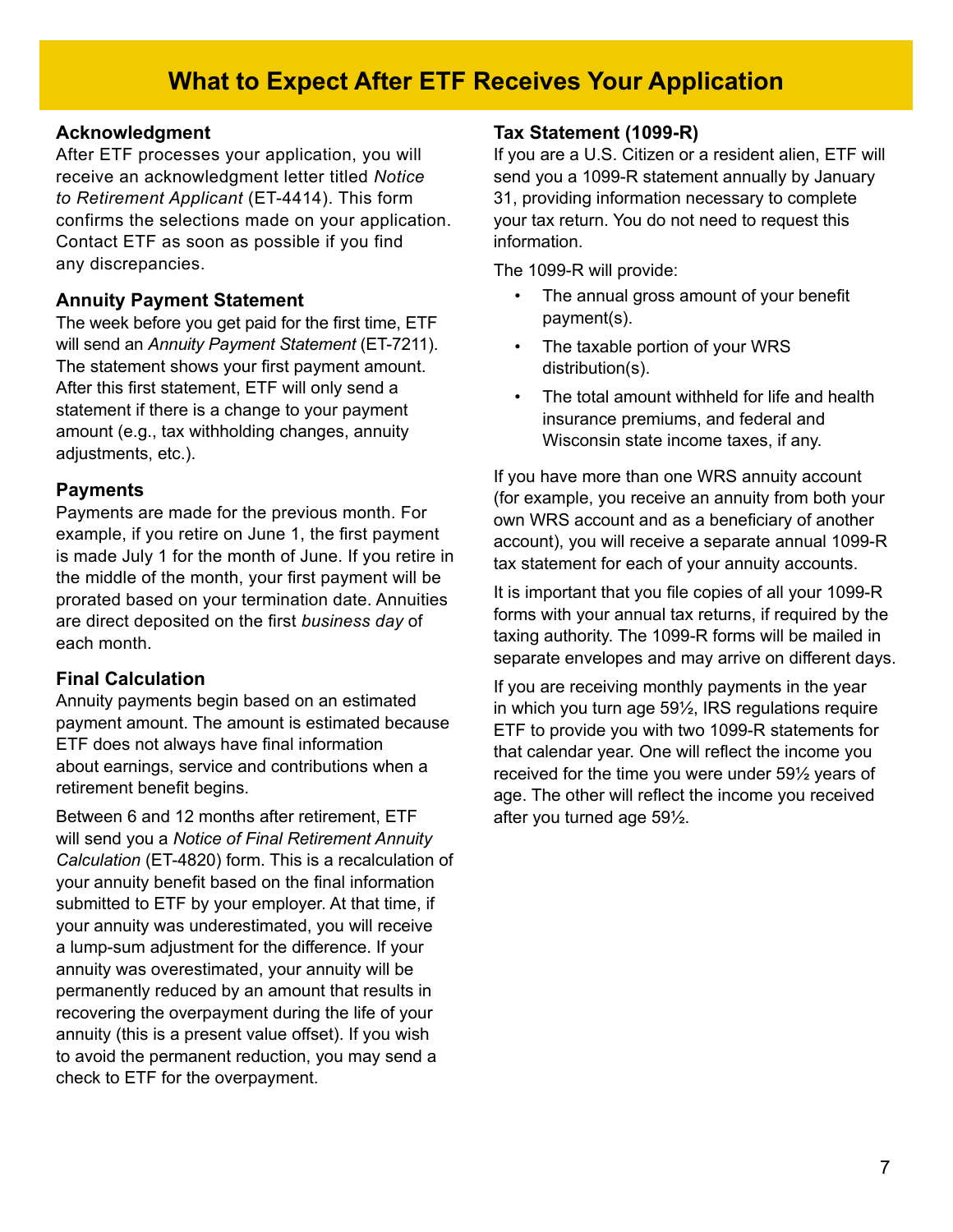#### **Health Insurance**

If you are a WRS-covered state employee and insured under our group health insurance program, you are entitled to continue the insurance for life upon your retirement.

If you are an insured local government employee when you begin a retirement benefit, you may continue coverage as long as your former employer participates in the program.

Whether you are a state or local employee, it is important to be enrolled in an ETF-administered group health plan at the time of your termination if you intend to continue coverage during retirement. Even if you do not intend to continue coverage after retirement, coverage upon termination may be required to preserve future eligibility, as well as eligibility for related benefits like conversion of sick leave credits for state employees. See your employer's benefits representative for more information.

If you subscribe to any of the health insurance options administered by ETF, you are required to apply for Medicare Part A and Part B when you are first eligible. For most members, that is age 65 or at the end of active employee health insurance, whichever is later. If you do continue your ETFadministered group health insurance, shortly before you or your spouse turn age 65 you will receive a reminder to enroll in Medicare Parts A and B.

When you are Medicare eligible, visit ETF's website for more information about your health care options. Complete the *[Medicare Eligibility Statement](http://etf.wi.gov/publications/et4307.pdf)* (ET-4307) and return it to ETF with a copy of your Medicare card. Your health insurance premiums will decrease when you or your spouse are enrolled in Medicare.

#### **Local Employees Health Insurance**

#### *Employer participates in the Wisconsin Public Employer (WPE) Group Health Insurance Program*

If your employer participates in the WPE Group Health Insurance program, your health insurance will continue automatically if you take an immediate annuity. Your employer must complete the *Local* 

*Employer Verification of Health Insurance Coverag[e](http://etf.wi.gov/publications/et4814.pdf)* [\(ET-4814\)](http://etf.wi.gov/publications/et4814.pdf) and send a copy to ETF. You should receive a copy as well.

This form only applies if your local employer participates in the WPE program, and is available from your employer. After any employerpaid premiums are exhausted, premiums will automatically be deducted from your annuity. Be aware that premium deductions from annuities are taken one month in advance (e.g., October's premium is taken from September's annuity). These premiums are adjusted annually.

#### *Employer does not participate in the Wisconsin Public Employer (WPE) Group Health Insurance Program*

Retiring employees whose local employer does not participate in the WPE Group Health Insurance Program may have rights to other types of continuation coverage through their employer. Contact your employer directly for more information.

Employees may also be eligible to enroll in the Local Annuitant Health Program (LAHP). LAHP was established to provide group health insurance for retirees from local public employers whose group health insurance with their former employer does not meet their needs or is not permanently available after retirement.

There are two open enrollment opportunities available for you and your dependents to enroll in the LAHP without evidence of insurability:

- 1. You may apply within 60 days after the date you retire from local government employment. To ensure that your coverage begins as soon as possible after retirement, it is best to file for your annuity and health insurance benefits before you retire.
- 2. You may apply when you become age 65 and/ or first enroll in Medicare Part B if you are over age 65. This open enrollment period extends for seven months:
	- The three calendar months before you turn age 65 or enroll in Medicare Part B.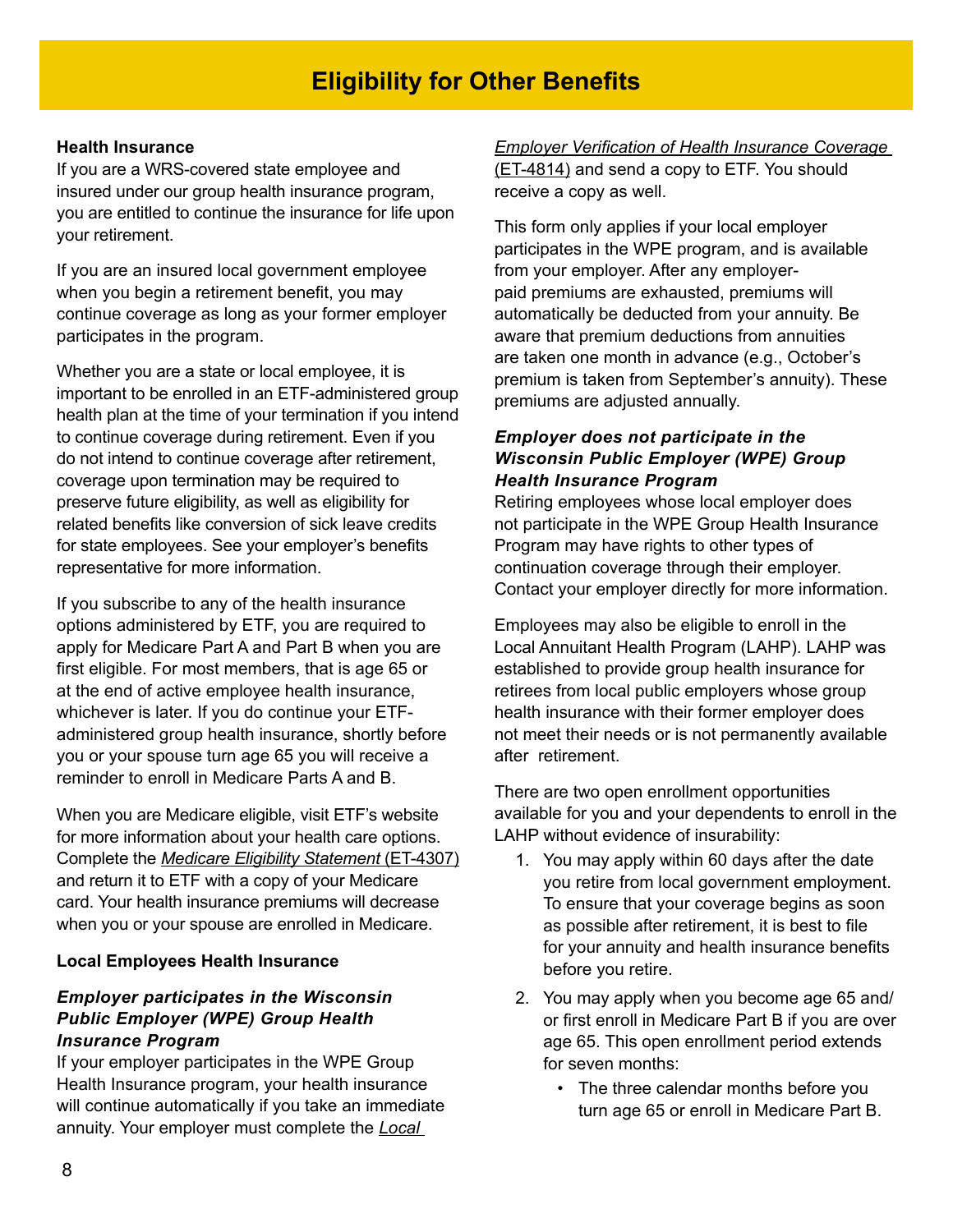- The calendar month in which you turn age 65 or enroll in Medicare Part B.
- The three calendar months immediately following the month you turn age 65 or enroll in Medicare Part B.

For more information on this plan, see the *[Local](http://etf.wi.gov/publications/et9019.pdf)  [Annuitant Health Program](http://etf.wi.gov/publications/et9019.pdf)* - *Important Health [Insurance Information](http://etf.wi.gov/publications/et9019.pdf)* (ET-9019) brochure or the [Decision Guides](https://etf.wi.gov/publications?keywords=Decision%20Guide&field_et_number_value_1=&field_audience_target_id=All) on ETF's website.

#### **State Employees Health Insurance**

For state employees to continue coverage, your retirement benefit effective date must be within 30 days after you terminate employment. If it is, the coverage in effect on your termination date will automatically continue. If you do not want coverage to continue during retirement, you must submit a *[Health](http://etf.wi.gov/publications/et2301.pdf)  [Insurance Application/Change](http://etf.wi.gov/publications/et2301.pdf)* (ET-2301) form or a letter to ETF to cancel your health insurance. See the following sick leave section if you plan to escrow your sick leave.

Former state employees who do not take an immediate annuity may enroll in the program, but the effective date of their coverage will be delayed. Premiums are deducted either from your Accumulated Sick Leave Conversion Credits (ASLCC) or from your annuity. If your annuity is not large enough to make the payment, the health insurance company will bill you directly. Premiums change annually.

For more information, see the *[Group Health](http://etf.wi.gov/publications/et4112.pdf)  [Insurance](http://etf.wi.gov/publications/et4112.pdf)* (ET-4112) brochure.

#### **Sick Leave**

State employees may have the right to have accumulated sick leave converted to credits for the payment of health insurance premiums (ASLCC). In general, to be eligible, your annuity must begin within 30 days of termination and you must be enrolled in the State of Wisconsin Group Health Insurance Program at the time of retirement. Employers report sick leave conversion values to ETF for eligible state employees and premiums are automatically deducted from sick leave credits.

You may also enroll in comparable coverage and escrow your sick leave credits by completing the *Sick [Leave Credit Escrow Application](http://etf.wi.gov/publications/et4305.pdf)* (ET-4305). Some state employees who meet certain eligibility requirements may retain sick leave credits under other conditions.

For additional information, see the *[Sick Leave Credit](http://etf.wi.gov/publications/et4132.pdf)  [Conversion Program](http://etf.wi.gov/publications/et4132.pdf)* (ET-4132) brochure, available online at [etf.wi.gov](http://etf.wi.gov ) or from ETF.

#### **Life Insurance**

All state and some local employers participate in the life insurance program through the WRS. If you are enrolled when your annuity begins and you have been covered for five calendar years, your coverage continues automatically. The value of your life insurance is based on the highest calendar year earnings period reported to ETF.

Premiums are required until you reach age 65 and will automatically be deducted from your annuity payment. The premium amount may increase during retirement. Upon turning age 65, any additional or supplemental coverage ends and the basic coverage diminishes to 75% of its maximum value. At age 66, the basic coverage diminishes to 50% of its maximum value. For many local employees, at age 67, the basic coverage diminishes to 25% of its maximum value. If you retire after age 65, any supplemental and additional coverage ends and your basic life insurance will be based upon your current age. After your annuity begins, ETF will send a *Group Life Insurance Certification of Coverage* (ET-4802) form that shows the amount of your coverage and how it changes as you age.

Spouse and Dependent Coverage ends at termination for members who have not had coverage in five calendar years. However, Spouse and Dependent Coverage can be converted to a regular policy. If you are interested in this, request information by completing the *Wisconsin Public Employers Group Life Insurance Conversion to [Individual Whole Life Insurance Policy](http://etf.wi.gov/publications/et2306.pdf)* (ET-2306) form and return it to Securian.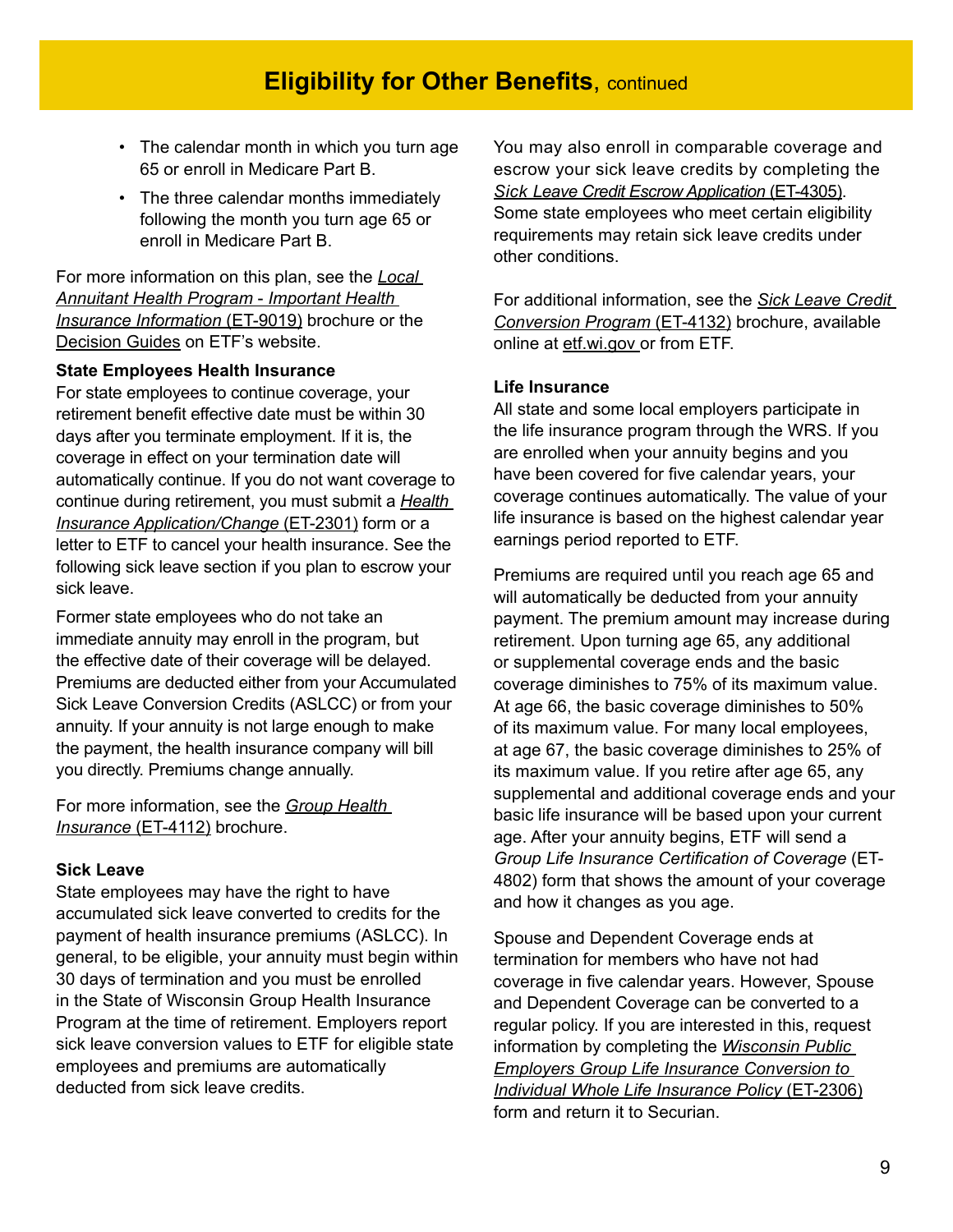# **Eligibility for Other Benefits, continued**

If you wish to terminate your life insurance during retirement, complete the *Life Insurance Application/ Cancellation/Refusal* [the \(ET-2304\) form.](http://etf.wi.gov/publications/et2304.pdf)

Upon reaching its final diminished amount, you may be eligible to convert your life insurance to pay for health insurance or long-term care insurance premiums. For more information, see the *[Converting Your Group Life](http://etf.wi.gov/publications/et2325.pdf)  [Insurance to Pay Health or Long-term Care Insurance](http://etf.wi.gov/publications/et2325.pdf)  Premiums* [\(ET-2325\)](http://etf.wi.gov/publications/et2325.pdf) brochure. For an estimate of the conversion value of your life insurance, contact ETF.

For more information, see the *[Group Life Insurance](http://etf.wi.gov/publications/et4104.pdf)  [After You Terminate Employment](http://etf.wi.gov/publications/et4104.pdf)* (ET-4104) brochure.

#### **Supplemental Benefits**

Any retiree who is eligible for the group health insurance program is also eligible for the supplemental vision and dental programs.

A subscriber who terminates employment and begins their annuity must complete and submit a retiree enrollment form to the vendor. This must be done within 60 days of coverage termination as an active employee.

Employees enrolled in a supplemental plan may continue coverage with that plan following retirement by paying premium directly to the vendor.

Employees of local employers who do not participate in the state of Wisconsin supplemental dental and/or vision programs can enroll at retirement as a loss of other coverage life event if the following apply:

The employee was enrolled in a supplemental dental and/or vision plan offered by their local employer as an active employee

#### and

• Their local employer does not offer retiree coverage for supplemental dental/and or vision.

Outside of this life event, local retirees are eligible to enroll during open enrollment to be effective January 1st of the following calendar year.

#### **Creditable Service**

Buying creditable service can increase an annuity benefit. You must purchase the creditable service

*before* your termination date. There are three service purchase types:

**• Qualifying Service**

Non-teaching employees who began employment prior to January 1, 1973 did not qualify for participation in the WRS for the first six months of employment. This *qualifying period* may be purchased.

#### **• Forfeited Service**

If you ever took a WRS separation benefit (a lump-sum withdrawal of employee contributions), you forfeited creditable service and employer contributions. This service can be purchased.

#### **• Other Governmental Service**

If you worked for a non-WRS government employer, including the military, you may be eligible to purchase WRS-creditable service for that employment.

For more information, see the *[Buying Creditable](http://etf.wi.gov/publications/et4121.pdf)  Service* [\(ET-4121\)](http://etf.wi.gov/publications/et4121.pdf) brochure. If eligible, contact ETF to request an estimate to purchase service.

#### **Military Service**

In some instances, active U.S. military service that occurred before 1974 may be counted as WRScreditable service. This can increase a formula benefit. Eligible members may receive one year of military service credit for each five years of WRScreditable service, up to a maximum of four years. A member who was called to active duty and later returned to employment with the same employer may also be eligible for credit for service and earnings under the Uniformed Services Employment and Reemployment Rights Act (USERRA).

For more information, see the *[Military Service Credit](http://etf.wi.gov/publications/et4122.pdf)* [\(ET-4122\)](http://etf.wi.gov/publications/et4122.pdf) brochure.

#### **Reciprocity**

Limited benefit reciprocity is available between the WRS, the City of Milwaukee Employes' Retirement System and the Milwaukee County Employees' Retirement System. You may benefit from this if you are not yet retired and you have a retirement account with at least two of these retirement systems. For more information, see the *[Reciprocity](http://etf.wi.gov/publications/et7364.pdf)* (ET-7364) brochure, availble at etf.wi.gov or from ETF.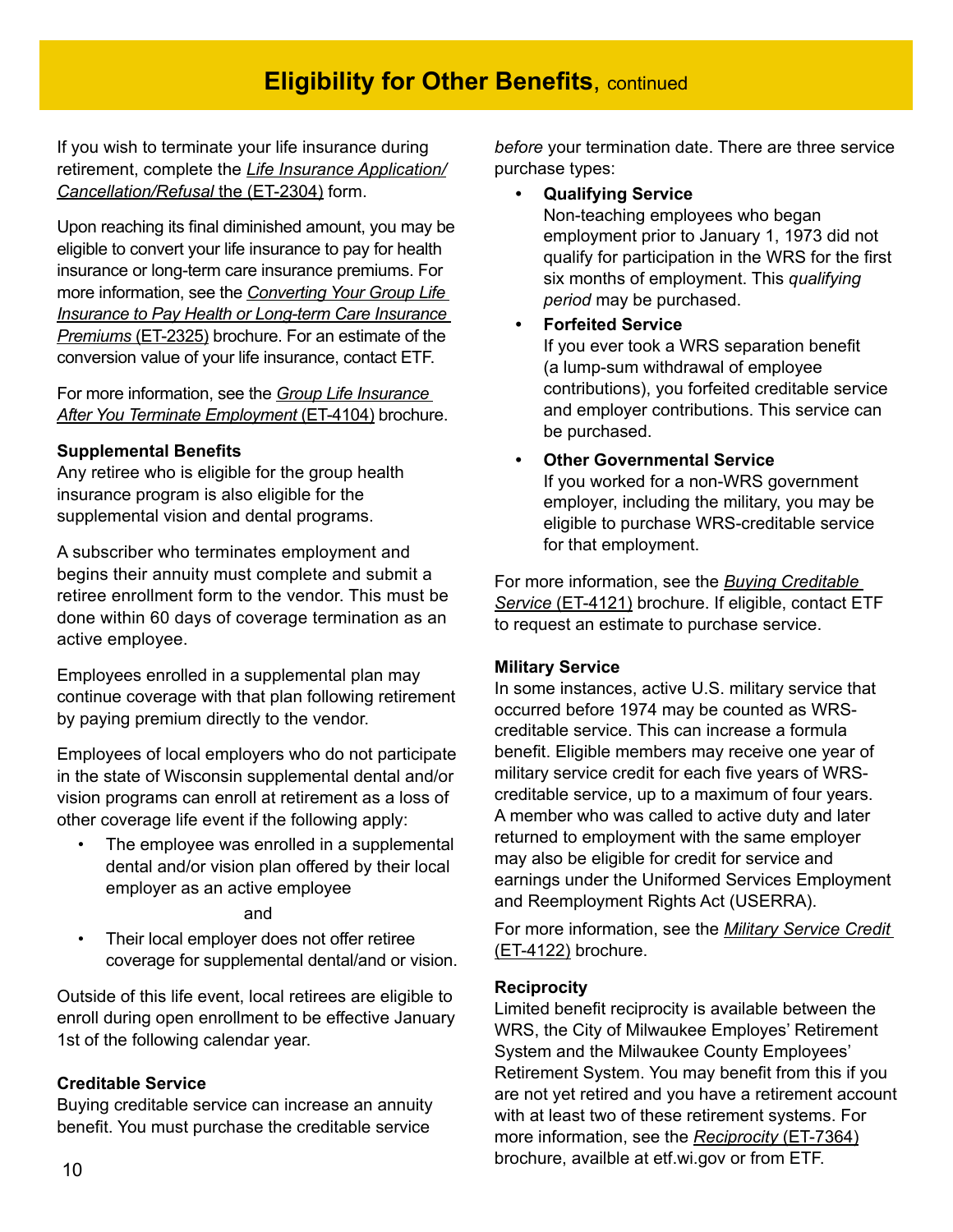#### **Q: Is there a better time of the year to retire?**

A: A money purchase annuity is based on the balance in your retirement account. A money purchase balance changes as a result of contributions and interest. For long-term employees, interest usually affects the account balance the most. Annual interest is credited to accounts when money is on deposit for the entire year.

If you have not yet terminated employment, you should determine whether the guaranteed prorated interest based on your termination date is more advantageous (5.0% prorated based on the month of termination) or whether you would rather receive the full effective rate by staying actively employed for the full calendar year.

A Formula annuity is calculated using the following formula:

Final Average Earnings (FAE) x Formula Multiplier x Creditable Service x Age Reduction Factor

In most cases, the last years of earnings are the highest years, so it may be beneficial to complete an additional annual earnings period before retirement. For teachers, educational support and judges the annual earnings period is the fiscal year (July 1 to June 30). All other employees' annual earnings are reportable based on the calendar year.

#### **Q: Should I update my beneficiary designation?**

A: Survivor benefits are always paid based on the most recent valid beneficiary designation received by ETF prior to an individual's death. Members should review their current beneficiary designation periodically and update it as necessary.

A beneficiary designation does not change automatically when significant life events occur, such as a divorce or remarriage. For example, if a member named a spouse as their primary beneficiary, and that marriage ends, the former spouse will remain the member's named beneficiary unless ETF receives a new beneficiary designation.

You may file a beneficiary designation for any WRS annuity which has guaranteed payments (Life Annuity with 60/180 Payments Guaranteed or 100% Continued to Joint Survivor with 180 Payments Guaranteed). You may also file one if you have life insurance under the WRS.

#### See the *[Beneficiary Designation](http://etf.wi.gov/publications/et2320.pdf)* (ET-2320) or *[Beneficiary Designation-Alternate](http://etf.wi.gov/publications/et2321.pdf)* (ET-2321) form.

#### **Q: How does Variable Trust Fund participation affect my benefits?**

A: If you elected to participate in the Variable Trust Fund, you took on additional investment risk for the potential of greater gains and losses. Deciding whether to remain in the Variable Fund is a personal decision, and it should be based on factors such as how much of your account is in the Variable Fund and your overall risk tolerance. ETF cannot advise you on the best course of action because we do not know your personal situation and, like you, we cannot predict future stock market performance.

For more detailed information about the affects of Variable Fund participation, including canceling participation, see the *[Variable Trust](http://etf.wi.gov/publications/et4930.pdf)  Fund* [\(ET-4930\)](http://etf.wi.gov/publications/et4930.pdf) brochure.

#### **Q: Will the amount of my annuity ever change?**

A: Each year, annuities are adjusted based on the market results of the prior calendar year. These adjustments are reflected on the May 1 payment and will apply until the next adjustment is made the following year. Annuity adjustments can be positive or negative. Some years an annuity will receive positive adjustments. Those gains can be taken away by market losses at a later time. However, the Core Trust Fund portion of an annuity cannot be reduced below the final calculated Core amount of the annuity when it first began. For those who participate solely in the Core Fund, your annuity will never drop below your final calculation. There is no limit to the amount the Variable portion of an annuity can be reduced.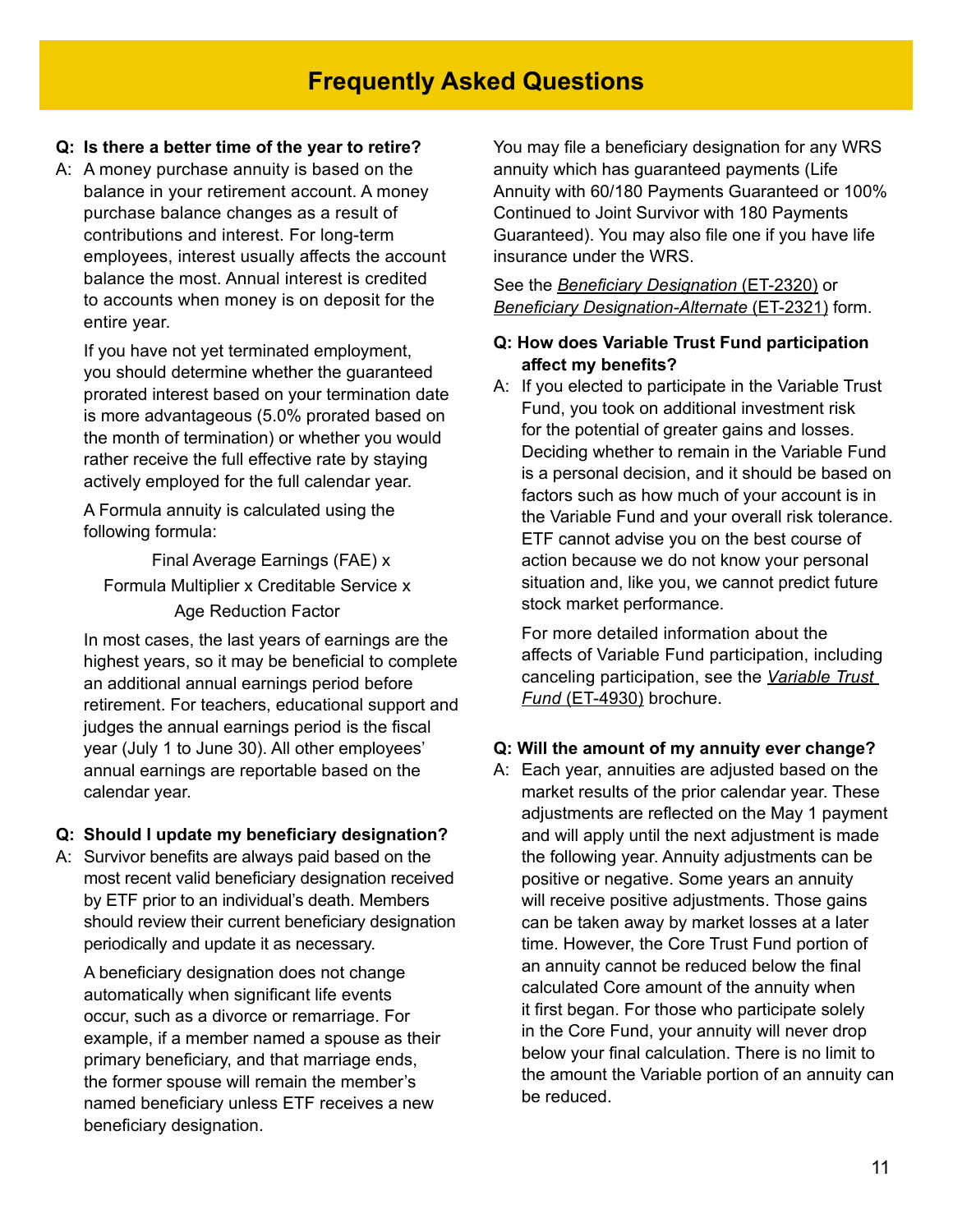For more information, see the *[Variable Trust Fund](http://etf.wi.gov/publications/et4930.pdf)  [\(ET-4930\)](http://etf.wi.gov/publications/et4930.pdf)* and *[Canceling Variable Participation](http://etf.wi.gov/publications/et2313.pdf)* [\(ET-2313\)](http://etf.wi.gov/publications/et2313.pdf) publications.

#### **Q: What happens if I return to work?**

A: Some WRS annuitants pursue employment after retirement. Due to legislative changes, the rules regarding returning to work for a WRS employer differ, depending upon your WRS-termination date.

If you terminated WRS employment on or after July 2, 2013:

If you are rehired and meet the current WRS eligibility standards (two-thirds of full time), your annuity will be suspended until you re-retire. You do not have a choice on participating in the WRS again if you meet this participation standard.

If you are rehired and you work *less than* twothirds of full time in your new position, what happens to your annuity depends on when you were first employed in a WRS position:

- If you first began work under the WRS *before* July 1, 2011, and you return to work for a WRS employer in a position that is at least one-third of full time, you may elect whether you want to continue or stop your annuity.
- If you first began work under the WRS *on or after* July 1, 2011, and you return to work for a WRS employer in a position that is less than two-thirds of full time, you may not become a participating employee. Your annuity will continue.

Generally speaking, annuitants must have a valid termination of employment and be separated from WRS employment for at least 75 days before they can return to WRS-covered employment. If an annuitant does not separate for at least 75 days, the retirement will be considered invalid.

Elected officials under the WRS who have reached age 55 (age 50 for protective occupation participants), and are employed in both a parttime local elected service position and other WRS-covered employment, may receive an

annuity only after terminating the other WRS employment and waiving their rights to further WRS participation for their part-time local elected service. A WRS annuitant who returns to work as a part-time elected official during the required break in service may waive participation in the WRS to avoid cancellation of the annuity.

For detailed information about returning to work for a WRS employer, see the *[Information for Rehired](http://etf.wi.gov/publications/et4105.pdf)  [Annuitants](http://etf.wi.gov/publications/et4105.pdf)* (ET-4105) brochure.

#### **Q: Am I subject to a required minimum distribution?**

A: Once you have terminated WRS employment, federal law requires you to begin receiving your WRS payments by a certain date, depending on your age. This is called a required minimum distribution (RMD).

It is important for you to contact ETF before an automatic distribution is required. Once an automatic distribution is paid, your WRS account is closed and you cannot return your payment or choose another payment option.

The SECURE Act of 2019 changed the age at which RMDs must begin. If you were born July 1, 1949 or later, your first RMD will be in the year you turn age 72. If you were born before July 1, 1949, the age remains  $70\frac{1}{2}$ .

#### **You are Covered by the New RMD Law if You Were Born July 1, 1949 or Later**

If you are still working under the WRS but plan to stop working during the year you turn age 71 or before, you must apply by the end of the calendar year:

- If you stop working, and apply for WRS benefits, you may defer your benefit effective date until no later than March 1 of the calendar year you reach age 73.
- If you stop working, but do not apply for WRS benefits, ETF must begin your WRS payments the calendar year you turn age 72.
- If you will continue working under the WRS after you reach age 72 or older, your WRS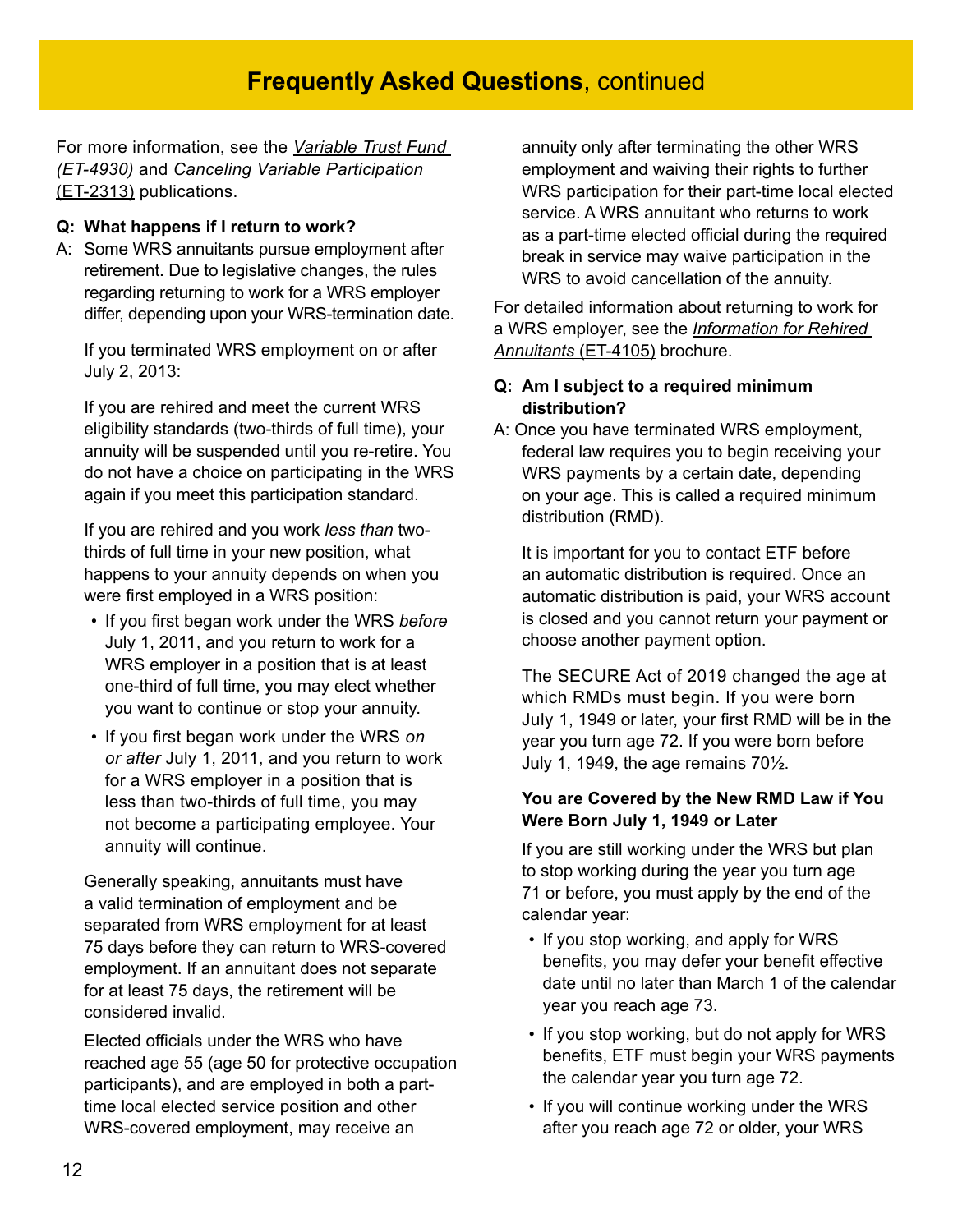benefit must become effective on or before March 1 of the year after you retire. To do this, you must apply for WRS payments by December 31 of the year you retire.

#### **You are Covered by the Old RMD Law if You Were Born Before July 1, 1949**

If your date of birth is before July 1, 1949, and you are still actively working under the WRS:

- When you stop working, your WRS benefit must become effective on or before March 1 of the following year. To do this, you must apply for WRS payments by December 31 of the year you retire.
- If you stop working, but do not apply for WRS benefits, ETF must begin your WRS payments the next calendar year.

For more information, see the *[Tax Liability on](http://etf.wi.gov/publications/et4125.pdf)  [WRS Benefits](http://etf.wi.gov/publications/et4125.pdf)* (ET-4125) brochure.

- **Q: In the event of divorce, can my annuity be affected?**
- A: Upon receipt of a Qualified Domestic Relations Order (QDRO), ETF can divide your WRS account or annuity for marriages legally terminated after 1981 by divorce, annulment or legal separation. A QDRO divides an account or annuity by awarding a percentage to the member's former spouse or domestic partner (not to exceed 50% of the total value of the account or annuity as of the decree date). For more information, see the *[How Divorce Can](http://etf.wi.gov/publications/et4925.pdf)  [Affect Your WRS Benefits](http://etf.wi.gov/publications/et4925.pdf)* (ET-4925) brochure.

#### **Q: What happens if payments are issued after my death?**

A: Annuity payment(s) issued after your death must be returned promptly to ETF (even if you elected a benefit option where payments continue to a named survivor after your death). Any checks cashed or deposits removed from your bank account after your death will become a legal liability for the individual cashing the checks or withdrawing the deposits.

It is important that ETF is notified of your death as soon as possible. We will review your account to determine if any death benefits are payable to your named survivor or beneficiary(ies).

#### **Q: What should I do if I am permanently disabled?**

A: If you are permanently disabled you may wish to instead consider applying for a disability retirement annuity under Wis. Stat. §40.63. For more information please see the *[Disability](https://etf.wi.gov/publications/et5107pdf/download?inline=)  [Retirement Benefits](https://etf.wi.gov/publications/et5107pdf/download?inline=)* (ET-5107) brochure.

#### **Q: Are there any special tax exclusions for retired Public Safety Officers?**

A: Since 2009, eligible, retired public safety officers can elect to have health and long-term care insurance premiums deducted from their WRS annuities, including insurance plans offered by providers other than the State of Wisconsin.

If the retired public safety officer meets federal eligibility requirements, they may be eligible for an annual income tax exclusion for insurance premiums paid by annuity deduction. A public safety officer is defined by federal law [26 USC 402 (I) (4) (c)] as an individual serving a public agency in an official capacity, with or without compensation, as a law enforcement officer, a firefighter, a chaplain or as a member of a rescue squad or ambulance crew. ETF does not determine who is and who is not eligible for this federal tax exclusion.

For additional information for retired public safety officers, see the "Retirement" section on ETF's home page at [etf.wi.gov](http://etf.wi.gov) and click "Living in Retirement/Health Benefits in Retirement/ Retired Public Safety Officer Insurance Premium Deduction Program" for more information.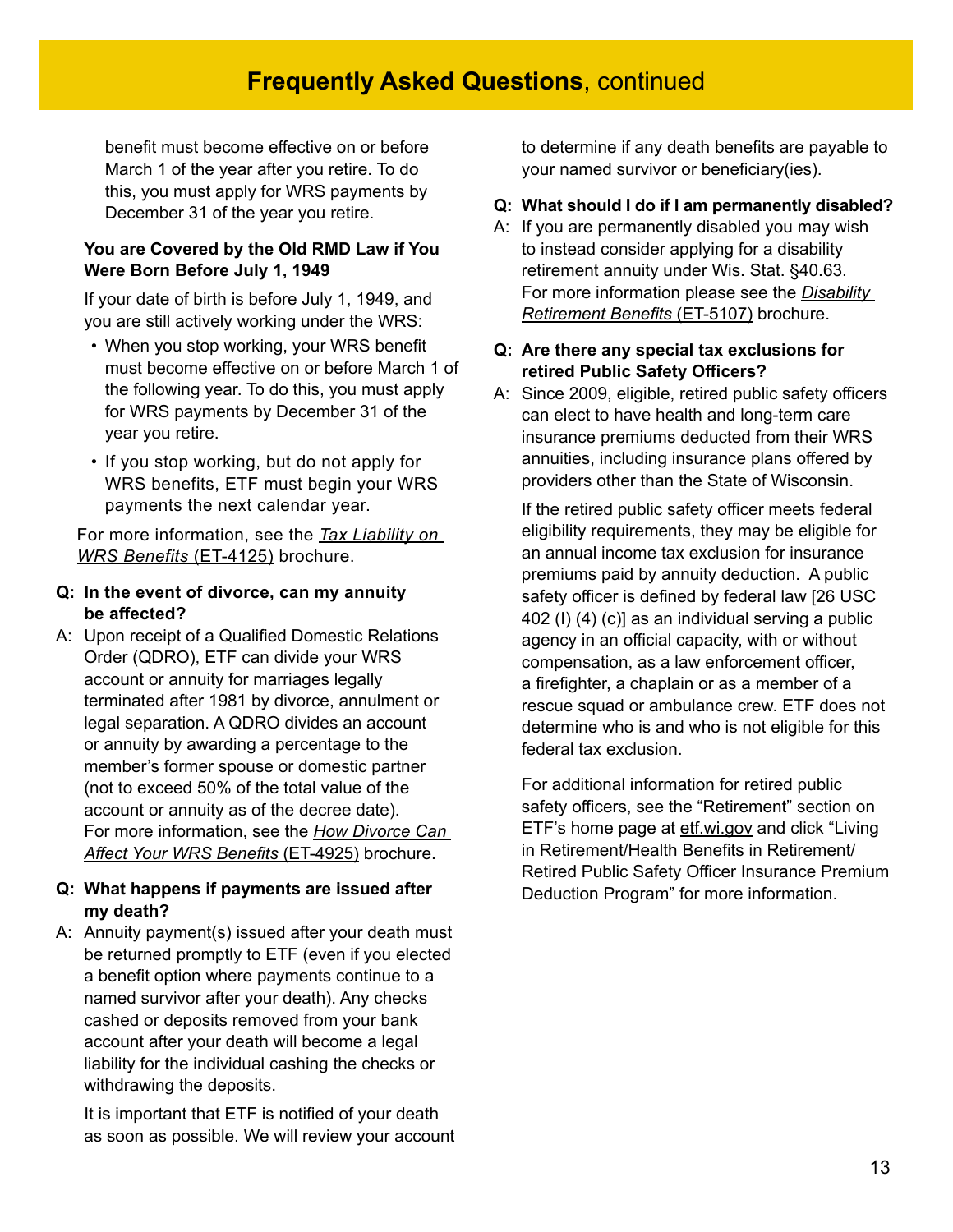# **Definitions**

# **Accelerated Payment**

A WRS annuity option that provides a higher monthly payment until the annuitant reaches age 62. At age 62, the temporary increase ends and the remaining WRS annuity payment decreases by the projected amount of the annuitant's age-62 Social Security benefits.

## **Age Reduction Factor**

A reduction in a WRS formula retirement benefit when an individual receives a benefit before their normal retirement age. The percentage that the benefit is reduced is based on the individual's age and the statutory normal retirement age for their employment category.

# **Alternate Payee**

The former spouse or domestic partner of a WRS member to whom the court has awarded a percentage of a member's WRS account or annuity through a Qualified Domestic Relations Order.

## **Annuitant**

A person receiving a monthly benefit payment (annuity). This could be a member, a survivor of a deceased member, or a former spouse that is receiving a retirement, disability or death benefit.

# **Annuity**

A series of monthly payments payable during the life of the annuitant or during a specific period of time.

# **Annuity Certain**

A monthly annuity paid for a specific number of months only, rather than for the annuitant's lifetime. A WRS annuity certain can only be paid from voluntary employee additional contributions and is available for a period of 24 to 180 months.

## **Beneficiary**

A person, entity, trust or estate designated by a WRS member to receive their benefits upon their death.

# **Core Trust Fund**

One of two trust funds into which the assets of the WRS are placed and managed by the State of Wisconsin Investment Board (SWIB). The Core Fund is a fully diversified, balanced fund containing a mixture of holdings such as stocks and bonds. All WRS members participate in the Core Fund.

## **Creditable Service**

The years of service for which a WRS member has received credit under the WRS. This includes all service for which contributions have been made, purchased service and any retirement service credit granted by the employer prior to the date the employer joined the WRS.

#### **Estimated Payments**

The amount of a new retiree's first several monthly payments. Once the employer reports the member's final earnings, contributions and service, ETF does a final annuity calculation and adjusts the annuity retroactive to the annuity effective date.

# **Final Average Earnings (FAE)**

The average monthly earnings component used in a formula retirement benefit calculation. The average is calculated by adding the highest earnings for three calendar years (fiscal years for teachers, judges and educational support personnel) and dividing this total by the creditable service earned during these years, then dividing by 12. The three years used are those in which reported earnings were the highest; they do not need to be consecutive, nor the last years reported.

## **Forfeited Service**

If a member takes a separation benefit (a lumpsum withdrawal of the employee's contributions), the member's account is closed. All service and employer contributions credited to the account are forfeited. If the member returns to WRS employment, the forfeited service can be purchased if the member meets certain eligibility criteria.

## **Formula Multiplier**

A percentage factor used to calculate a formula benefit. There are different formula factors for different WRS employment categories.

#### **Formula Benefit**

One of the two methods for calculating WRS benefits. A formula benefit is calculated based on a member's final average earnings, years of service, a formula factor based on the member's employment category(ies), and any applicable age reduction factor for early retirement.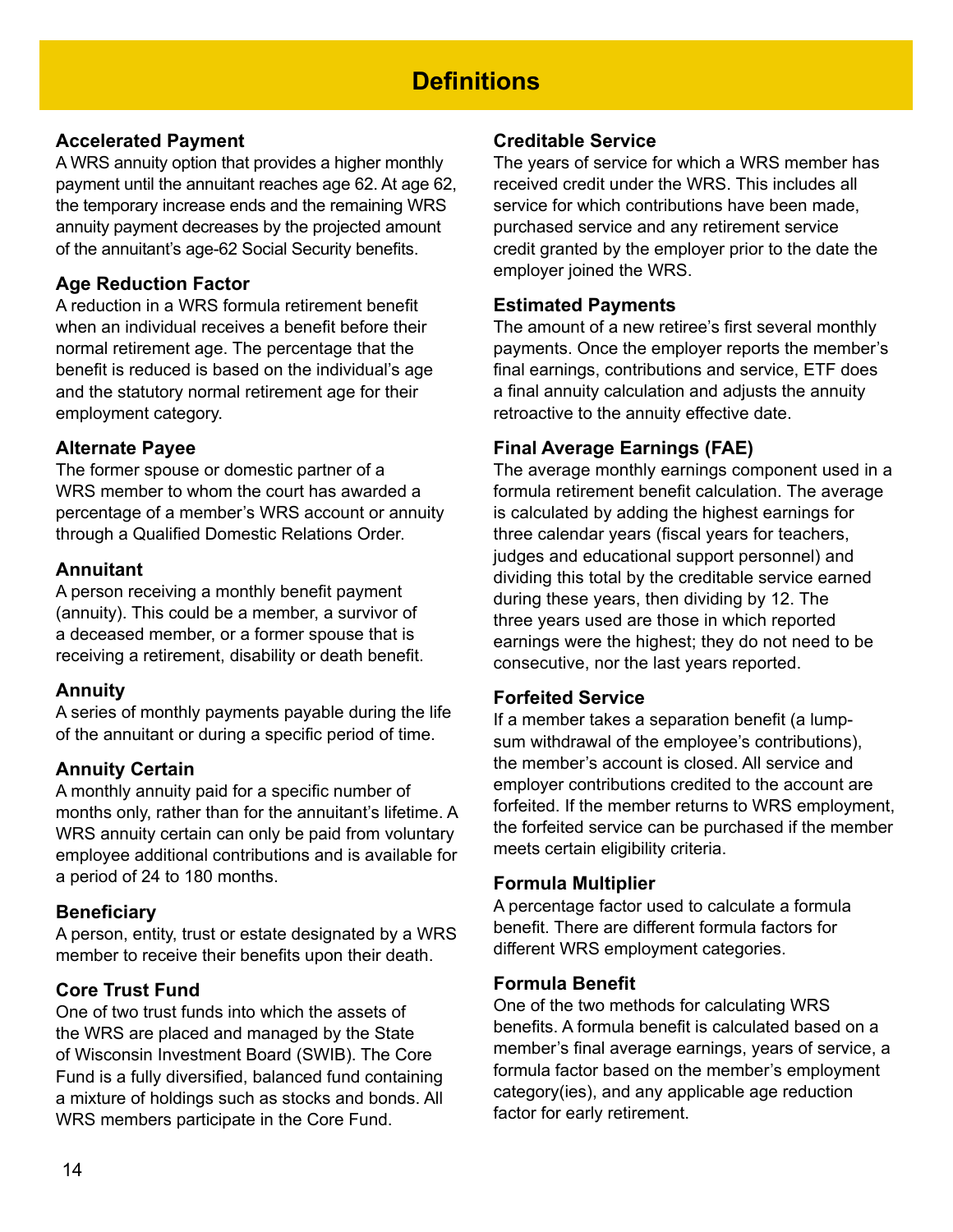#### **Guarantee Period**

The minimum number of months for which a life annuity will be paid. If the annuitant dies before the guarantee period ends, the beneficiary(ies) will receive the remainder of the payments.

#### **Joint or Named Survivor**

A member may select one of several joint and survivor monthly annuity options that provide a lifetime annuity for the member and for one joint survivor, who is most often a spouse or domestic partner. The joint survivor must be named on the annuity application form. Once the annuity option change deadline has passed, that named joint survivor can never be changed or eliminated. Certain age restrictions apply to named survivors who are not the member's spouse.

#### **Life Annuity**

An annuity paid for the lifetime of the annuitant.

#### **Lump-sum Payment**

A WRS benefit paid to a member, beneficiary or alternate payee in one lump sum.

#### **Military Service**

Active service earned in the U.S. armed forces which is then credited toward retirement for members of the WRS.

#### **Money Purchase Benefit**

One of the two methods for calculating WRS benefits. A Money Purchase benefit is calculated based only on the applicant's age when the benefit is paid and the amount of money in the account available to fund the benefit.

#### **Other Governmental Service**

Employment with a non-WRS public employer at the federal, state or local level. Members may be able to purchase this service.

#### **Qualifying Service**

Non-teaching members hired prior to January 1, 1973 were required to serve a qualifying period, usually the first six months, which was not covered under the Wisconsin Retirement Fund (now part of the WRS). Eligible members may buy this service.

#### **Required Minimum Distribution**

The minimum amount that federal law requires a qualified retirement plan (such as the WRS) to distribute from a member's account by certain deadlines.

#### **Separation Benefit**

A lump-sum payment consisting of the employeerequired contributions, voluntary additional contributions (if applicable) and the accumulated interest. All service and employer-required contributions are forfeited and the WRS account is closed by taking a separation benefit.

#### **Termination Date**

The last day for which a member is paid, or if later, the date on which a member terminates from an unpaid leave of absence. Members can verify their termination date by contacting their last WRS employer.

#### **Variable Trust Fund**

One of two trust funds into which the assets of the WRS are placed and managed by the State of Wisconsin Investment Board (SWIB).The Variable Fund is primarily a stock fund, which results in a greater degree of risk due to the volatility of the stock market.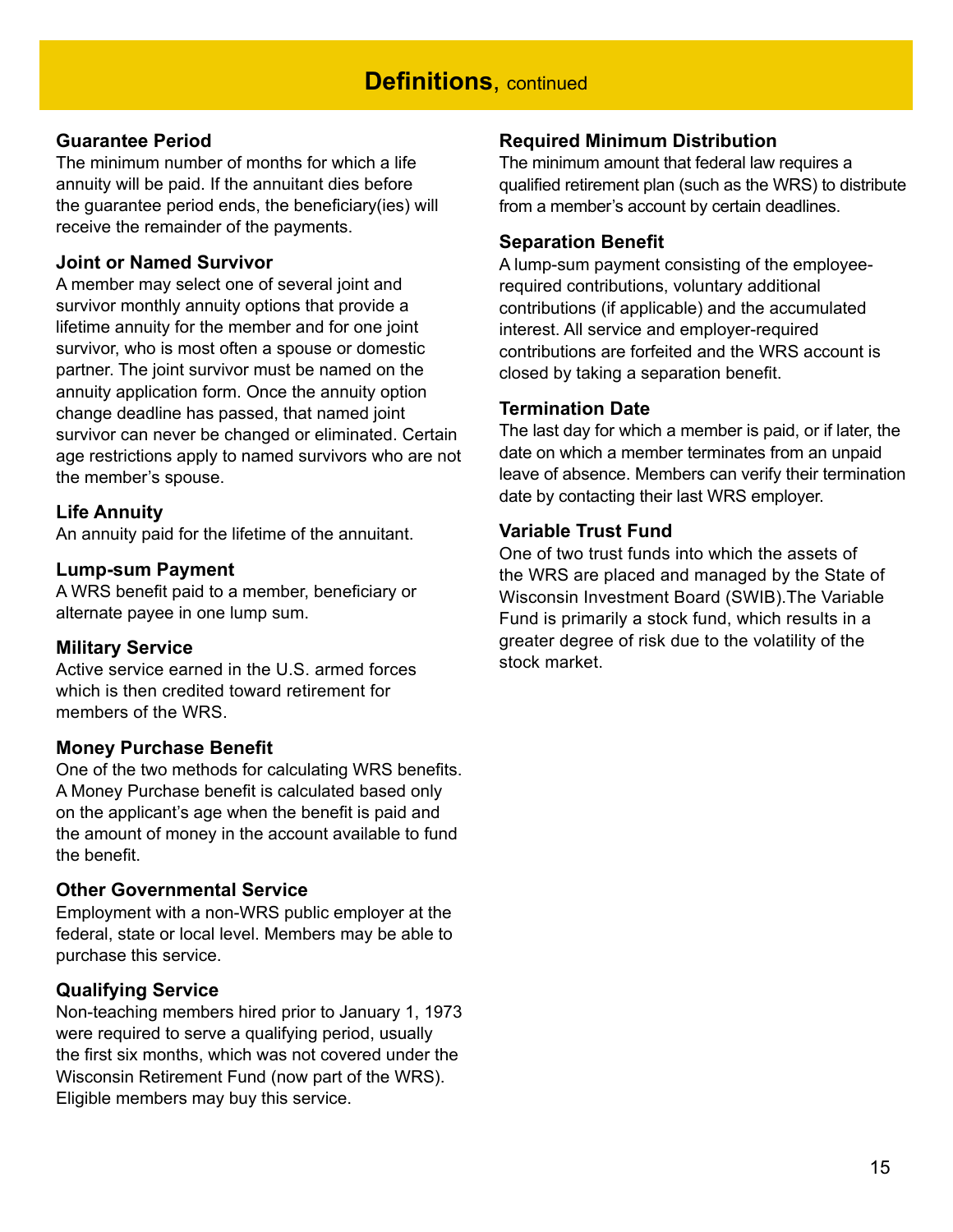Cover photo courtesy of the Wisconsin Department of Tourism.